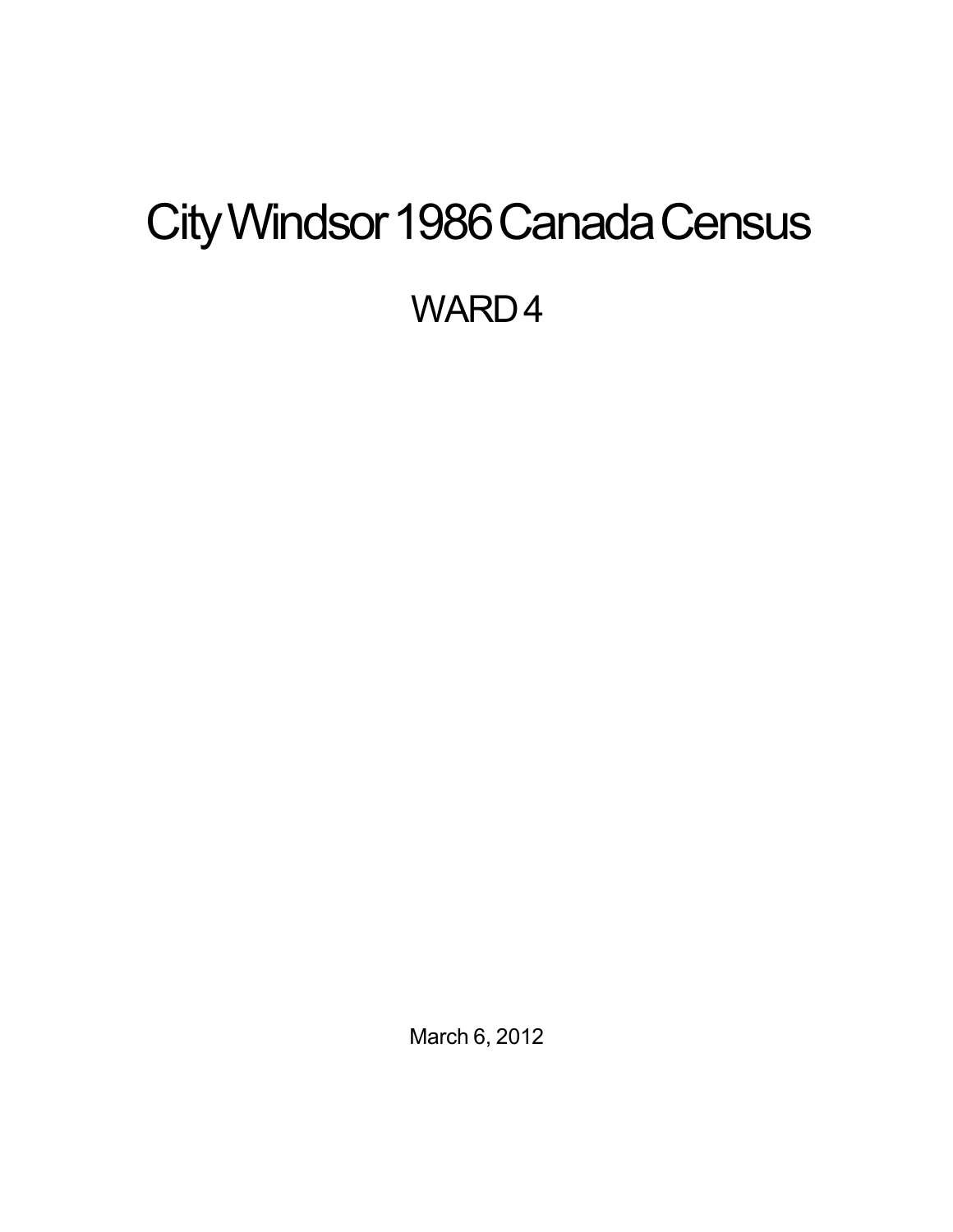## **Table of Contents**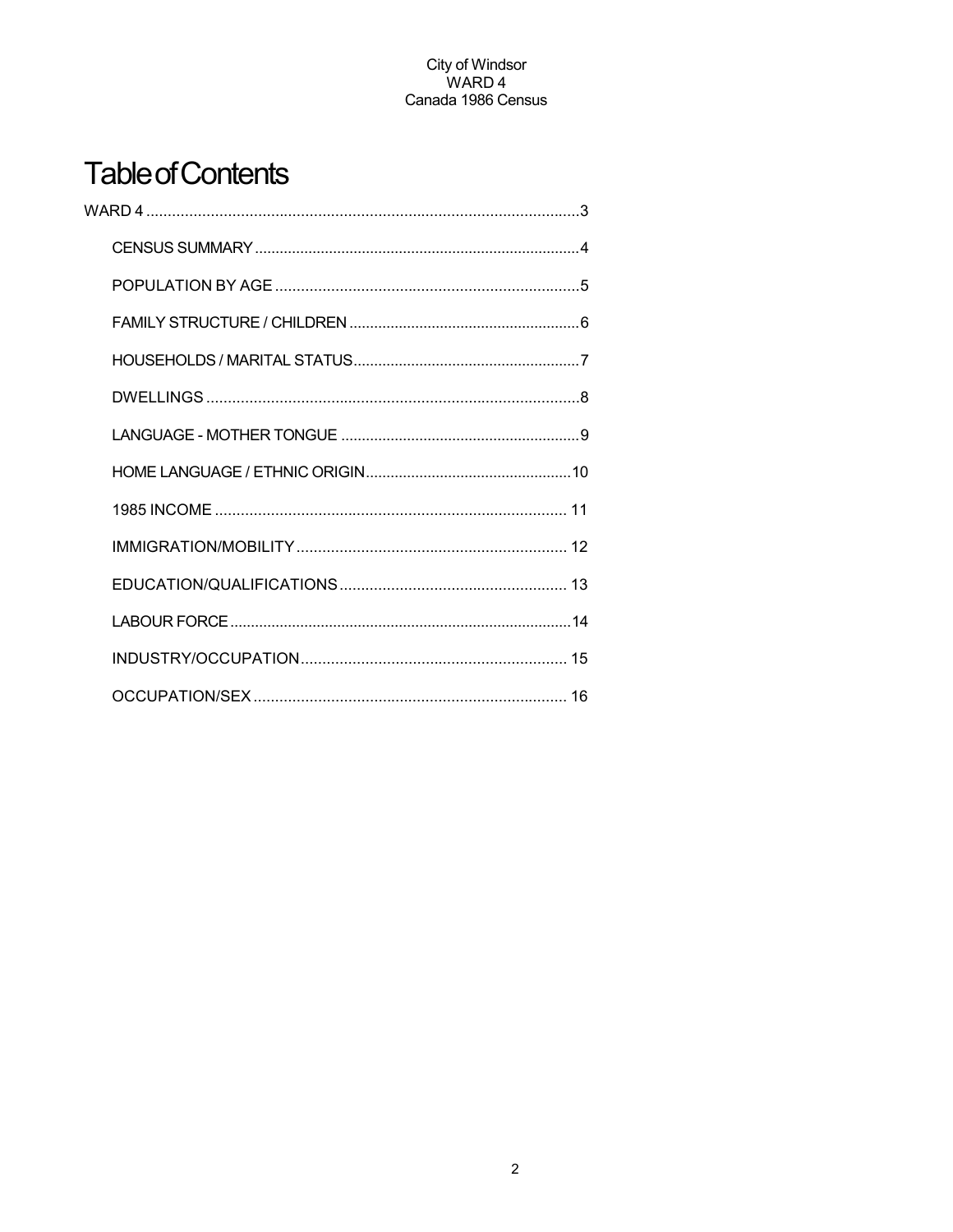## WARD 4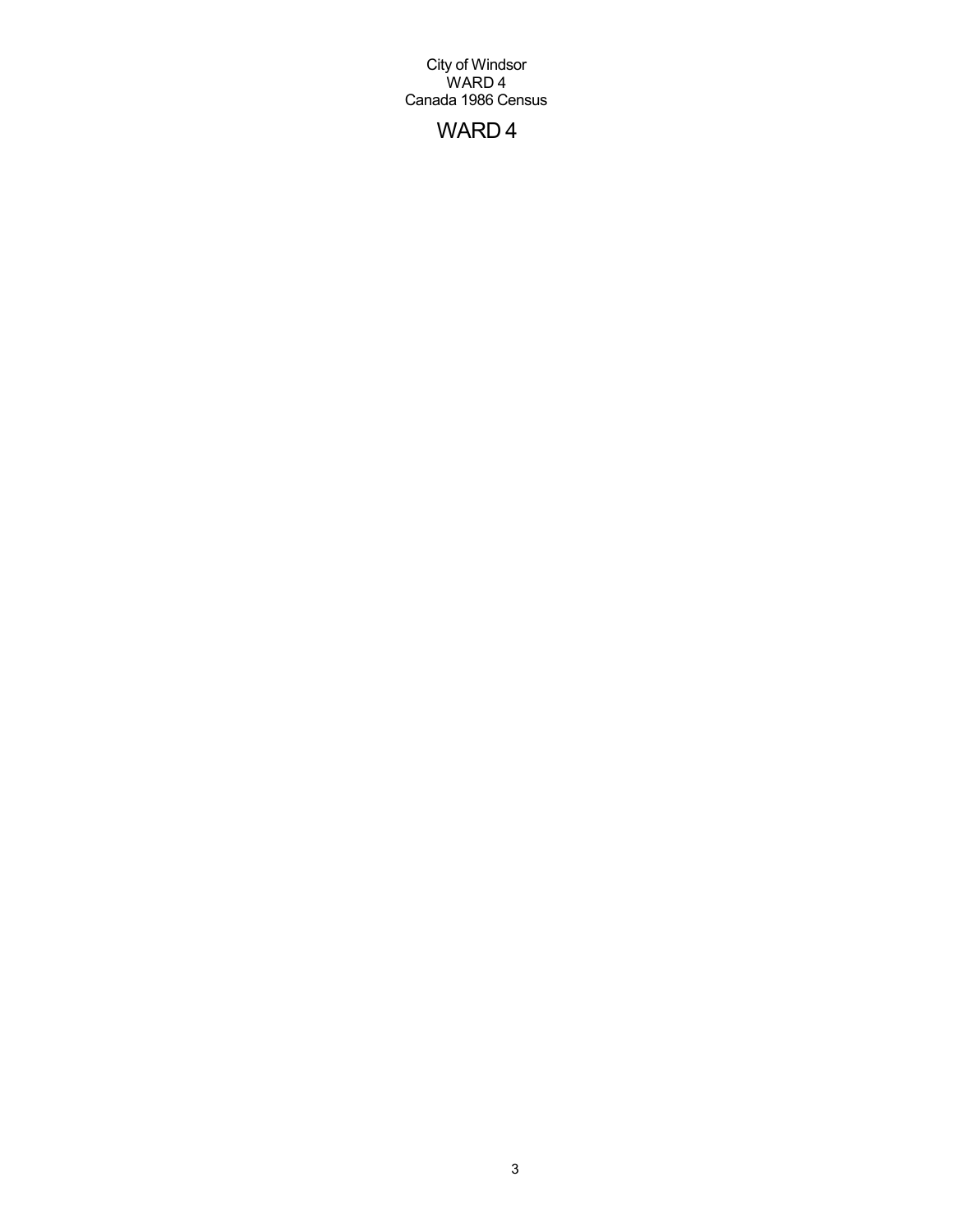## CENSUS SUMMARY

| Total population (% base)<br>37,819<br>By sex:<br>18,12548%<br><b>Male</b><br>19,70552%<br>Female<br>By age:<br>2,570<br>0 to 4 years<br>8,12021%<br>5 to 19 years<br>20 to 24 years<br>3,340 9%<br>6,24517%<br>25 to 34 years<br>4,79513%<br>35 to 44 years<br>3,61010%<br>45 to 54 years<br>3,95010%<br>55 to 64 years<br>2,905 8%<br>65 to 74 years<br>2,140 6%<br>75 years and over<br>Average age of population<br>35.8<br>Total census families (% base)<br>10,270<br>8,68085%<br><b>Husband-wife families</b><br>3,34033%<br>With no children at home<br>With children at home<br>5,31052%<br>1,62016%<br>Lone-parent families<br>12,990<br><b>Total children at home</b><br>Average children per family<br>1.3<br>14,000<br>Private households (% base)<br>37,285<br><b>Persons in households</b><br>Average persons per household<br>2.7<br>Occupied dwellings (% base)<br>14,015<br>9,58068%<br>Owned<br>Rented<br>4,44032%<br>9,90571%<br>Single detached house<br>Apartment 5 or more storeys<br>1,55011%<br>2,52018%<br>Other type of dwelling<br>1985 Avg. hhld income (est.)<br>32,759 | <b>CENSUS SUMMARY</b> | <b>WARD4</b> |    |
|-------------------------------------------------------------------------------------------------------------------------------------------------------------------------------------------------------------------------------------------------------------------------------------------------------------------------------------------------------------------------------------------------------------------------------------------------------------------------------------------------------------------------------------------------------------------------------------------------------------------------------------------------------------------------------------------------------------------------------------------------------------------------------------------------------------------------------------------------------------------------------------------------------------------------------------------------------------------------------------------------------------------------------------------------------------------------------------------------------|-----------------------|--------------|----|
|                                                                                                                                                                                                                                                                                                                                                                                                                                                                                                                                                                                                                                                                                                                                                                                                                                                                                                                                                                                                                                                                                                       |                       |              |    |
|                                                                                                                                                                                                                                                                                                                                                                                                                                                                                                                                                                                                                                                                                                                                                                                                                                                                                                                                                                                                                                                                                                       |                       |              |    |
|                                                                                                                                                                                                                                                                                                                                                                                                                                                                                                                                                                                                                                                                                                                                                                                                                                                                                                                                                                                                                                                                                                       |                       |              |    |
|                                                                                                                                                                                                                                                                                                                                                                                                                                                                                                                                                                                                                                                                                                                                                                                                                                                                                                                                                                                                                                                                                                       |                       |              |    |
|                                                                                                                                                                                                                                                                                                                                                                                                                                                                                                                                                                                                                                                                                                                                                                                                                                                                                                                                                                                                                                                                                                       |                       |              |    |
|                                                                                                                                                                                                                                                                                                                                                                                                                                                                                                                                                                                                                                                                                                                                                                                                                                                                                                                                                                                                                                                                                                       |                       |              | 7% |
|                                                                                                                                                                                                                                                                                                                                                                                                                                                                                                                                                                                                                                                                                                                                                                                                                                                                                                                                                                                                                                                                                                       |                       |              |    |
|                                                                                                                                                                                                                                                                                                                                                                                                                                                                                                                                                                                                                                                                                                                                                                                                                                                                                                                                                                                                                                                                                                       |                       |              |    |
|                                                                                                                                                                                                                                                                                                                                                                                                                                                                                                                                                                                                                                                                                                                                                                                                                                                                                                                                                                                                                                                                                                       |                       |              |    |
|                                                                                                                                                                                                                                                                                                                                                                                                                                                                                                                                                                                                                                                                                                                                                                                                                                                                                                                                                                                                                                                                                                       |                       |              |    |
|                                                                                                                                                                                                                                                                                                                                                                                                                                                                                                                                                                                                                                                                                                                                                                                                                                                                                                                                                                                                                                                                                                       |                       |              |    |
|                                                                                                                                                                                                                                                                                                                                                                                                                                                                                                                                                                                                                                                                                                                                                                                                                                                                                                                                                                                                                                                                                                       |                       |              |    |
|                                                                                                                                                                                                                                                                                                                                                                                                                                                                                                                                                                                                                                                                                                                                                                                                                                                                                                                                                                                                                                                                                                       |                       |              |    |
|                                                                                                                                                                                                                                                                                                                                                                                                                                                                                                                                                                                                                                                                                                                                                                                                                                                                                                                                                                                                                                                                                                       |                       |              |    |
|                                                                                                                                                                                                                                                                                                                                                                                                                                                                                                                                                                                                                                                                                                                                                                                                                                                                                                                                                                                                                                                                                                       |                       |              |    |
|                                                                                                                                                                                                                                                                                                                                                                                                                                                                                                                                                                                                                                                                                                                                                                                                                                                                                                                                                                                                                                                                                                       |                       |              |    |
|                                                                                                                                                                                                                                                                                                                                                                                                                                                                                                                                                                                                                                                                                                                                                                                                                                                                                                                                                                                                                                                                                                       |                       |              |    |
|                                                                                                                                                                                                                                                                                                                                                                                                                                                                                                                                                                                                                                                                                                                                                                                                                                                                                                                                                                                                                                                                                                       |                       |              |    |
|                                                                                                                                                                                                                                                                                                                                                                                                                                                                                                                                                                                                                                                                                                                                                                                                                                                                                                                                                                                                                                                                                                       |                       |              |    |
|                                                                                                                                                                                                                                                                                                                                                                                                                                                                                                                                                                                                                                                                                                                                                                                                                                                                                                                                                                                                                                                                                                       |                       |              |    |
|                                                                                                                                                                                                                                                                                                                                                                                                                                                                                                                                                                                                                                                                                                                                                                                                                                                                                                                                                                                                                                                                                                       |                       |              |    |
|                                                                                                                                                                                                                                                                                                                                                                                                                                                                                                                                                                                                                                                                                                                                                                                                                                                                                                                                                                                                                                                                                                       |                       |              |    |
|                                                                                                                                                                                                                                                                                                                                                                                                                                                                                                                                                                                                                                                                                                                                                                                                                                                                                                                                                                                                                                                                                                       |                       |              |    |
|                                                                                                                                                                                                                                                                                                                                                                                                                                                                                                                                                                                                                                                                                                                                                                                                                                                                                                                                                                                                                                                                                                       |                       |              |    |
|                                                                                                                                                                                                                                                                                                                                                                                                                                                                                                                                                                                                                                                                                                                                                                                                                                                                                                                                                                                                                                                                                                       |                       |              |    |
|                                                                                                                                                                                                                                                                                                                                                                                                                                                                                                                                                                                                                                                                                                                                                                                                                                                                                                                                                                                                                                                                                                       |                       |              |    |
|                                                                                                                                                                                                                                                                                                                                                                                                                                                                                                                                                                                                                                                                                                                                                                                                                                                                                                                                                                                                                                                                                                       |                       |              |    |
|                                                                                                                                                                                                                                                                                                                                                                                                                                                                                                                                                                                                                                                                                                                                                                                                                                                                                                                                                                                                                                                                                                       |                       |              |    |
|                                                                                                                                                                                                                                                                                                                                                                                                                                                                                                                                                                                                                                                                                                                                                                                                                                                                                                                                                                                                                                                                                                       |                       |              |    |
|                                                                                                                                                                                                                                                                                                                                                                                                                                                                                                                                                                                                                                                                                                                                                                                                                                                                                                                                                                                                                                                                                                       |                       |              |    |
|                                                                                                                                                                                                                                                                                                                                                                                                                                                                                                                                                                                                                                                                                                                                                                                                                                                                                                                                                                                                                                                                                                       |                       |              |    |
|                                                                                                                                                                                                                                                                                                                                                                                                                                                                                                                                                                                                                                                                                                                                                                                                                                                                                                                                                                                                                                                                                                       |                       |              |    |
|                                                                                                                                                                                                                                                                                                                                                                                                                                                                                                                                                                                                                                                                                                                                                                                                                                                                                                                                                                                                                                                                                                       |                       |              |    |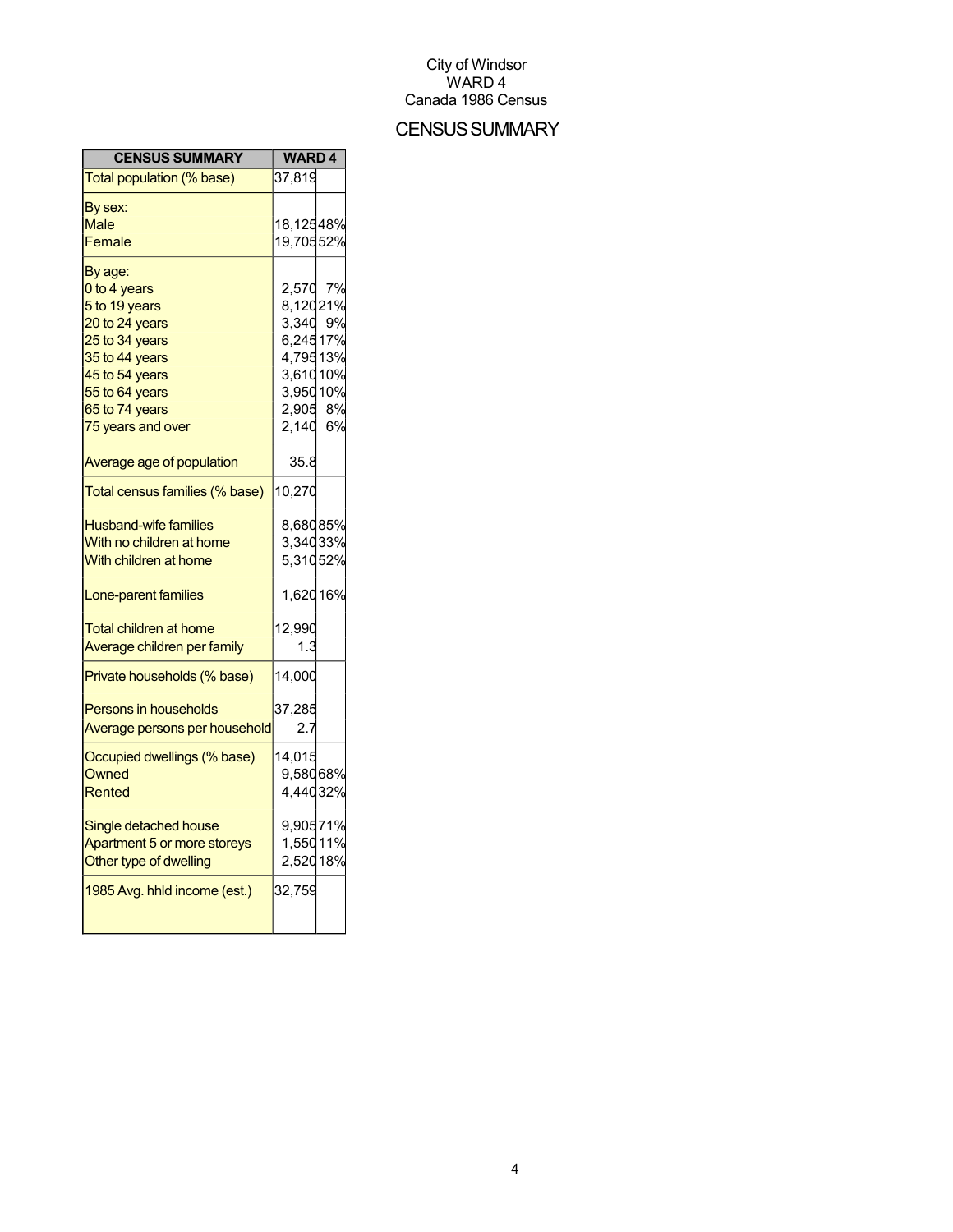## POPULATIONBYAGE

| <b>POPULATION BY AGE   WARD 4</b>              |           |    |
|------------------------------------------------|-----------|----|
| Total population ( <mark>% Base)</mark> 37,819 |           |    |
| Average age of population                      | 35.8      |    |
| By age:                                        |           |    |
| <mark>0 - 4 years</mark>                       | 2,570 7%  |    |
| 5 - 9 years                                    | 2,415     | 6% |
| 10 - 14 years                                  | 2,690     | 7% |
| 15 - 19 years                                  | 3,015     | 8% |
| 20 - 24 years                                  | 3,340 9%  |    |
| 25 - 34 years                                  | 6,24517%  |    |
| 35 - 44 years                                  | 4,79513%  |    |
| 45 - 54 years                                  | 3,61010%  |    |
| 55 - 64 years                                  | 3,95010%  |    |
| 65 - 74 years                                  | 2,905 8%  |    |
| 75 years and over                              | 2,140     | 6% |
|                                                |           |    |
| <b>Male population</b>                         | 18,12548% |    |
| Average age of males                           | 34.4      |    |
|                                                |           |    |
| By age:                                        |           |    |
| <mark>0 - 4 years</mark>                       | 1,280     | 3% |
| 5 - 9 years                                    | 1,210     | 3% |
| 10 - 14 years                                  | 1,330     | 4% |
| 15 - 19 years                                  | 1,490     | 4% |
| 20 - 24 years                                  | 1,630     | 4% |
| 25 - 34 years                                  | 3,085     | 8% |
| 35 - 44 years                                  | 2,355     | 6% |
| 45 - 54 years                                  | 1,820     | 5% |
| 55 - 64 years                                  | 1,805     | 5% |
| 65 - 74 years                                  | 1,215     | 3% |
| 75 years and over                              | 790       | 2% |
| <b>Female population</b>                       | 19,70552% |    |
| Average age of females                         | 37        |    |
|                                                |           |    |
| By age:                                        |           |    |
| 0 - 4 years                                    | 1,290     | 3% |
| 5 - 9 years                                    | 1,205     | 3% |
| 10 - 14 years                                  | 1,360     | 4% |
| 15 - 19 years                                  | 1,525     | 4% |
| 20 - 24 years                                  | 1,710     | 5% |
| 25 - 34 years                                  | 3,160     | 8% |
| 35 - 44 years                                  | 2,440     | 6% |
| 45 - 54 years                                  | 1,790     | 5% |
| 55 - 64 years                                  | 2,145     | 6% |
| 65 - 74 years                                  | 1,690     | 4% |
| 75 years and over                              | 1,350     | 4% |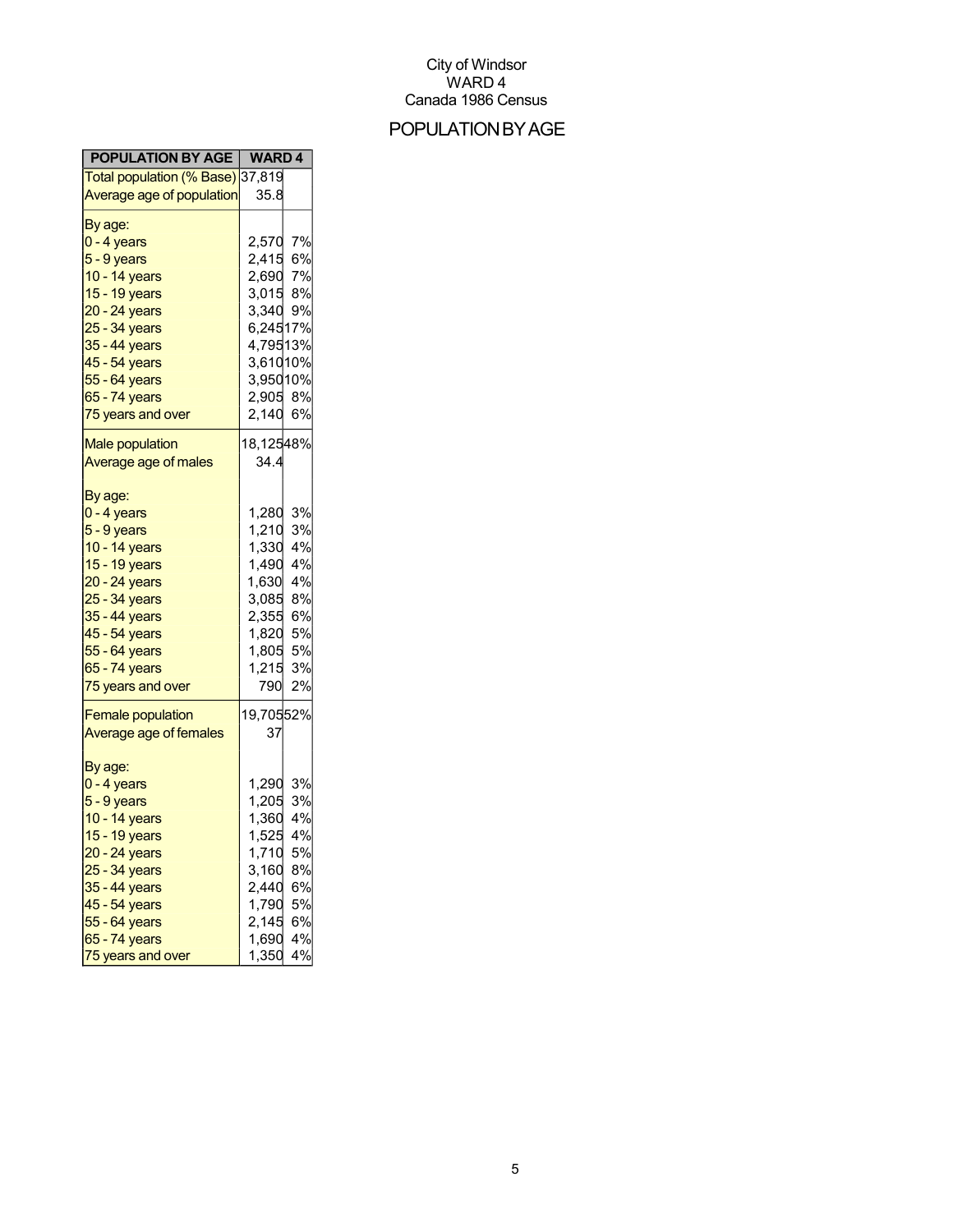## FAMILYSTRUCTURE/CHILDREN

| <b>FAMILY STRUCTURE / CHILDREN</b> | <b>WARD4</b> |        |
|------------------------------------|--------------|--------|
| Total census families (% base)     | 10,270       |        |
|                                    |              |        |
| By family structure:               |              |        |
| <b>Total husband-wife families</b> | 8,68085%     |        |
| With no children at home           | 3,34033%     |        |
| With children at home              | 5,31052%     |        |
| 1 child                            | 1,88518%     |        |
| 2 children                         | 2,23022%     |        |
| 3 or more children                 | 1,19512%     |        |
| Lone-parent families               | 1,62016%     |        |
| Lone male parent                   |              | 260 3% |
| 1 child at home                    |              | 155 2% |
| 2 children at home                 |              | 75 1%  |
| 3 or more children at home         |              | 35 0%  |
| Lone female parent                 | 1,34013%     |        |
| 1 child at home                    |              | 700 7% |
| 2 children at home                 |              | 480 5% |
| 3 or more children at home         | 185          | 2%     |
| Total children at home (%base)     | 12,990       |        |
| $0 - 5$ years                      | 2,95023%     |        |
| $6 - 14$ years                     | 4,60535%     |        |
| 15 - 17 years                      | 1,80514%     |        |
| 18 - 24 years                      | 2,75021%     |        |
| 25 years and over                  |              | 900 7% |
| Average children/family            | 1.3          |        |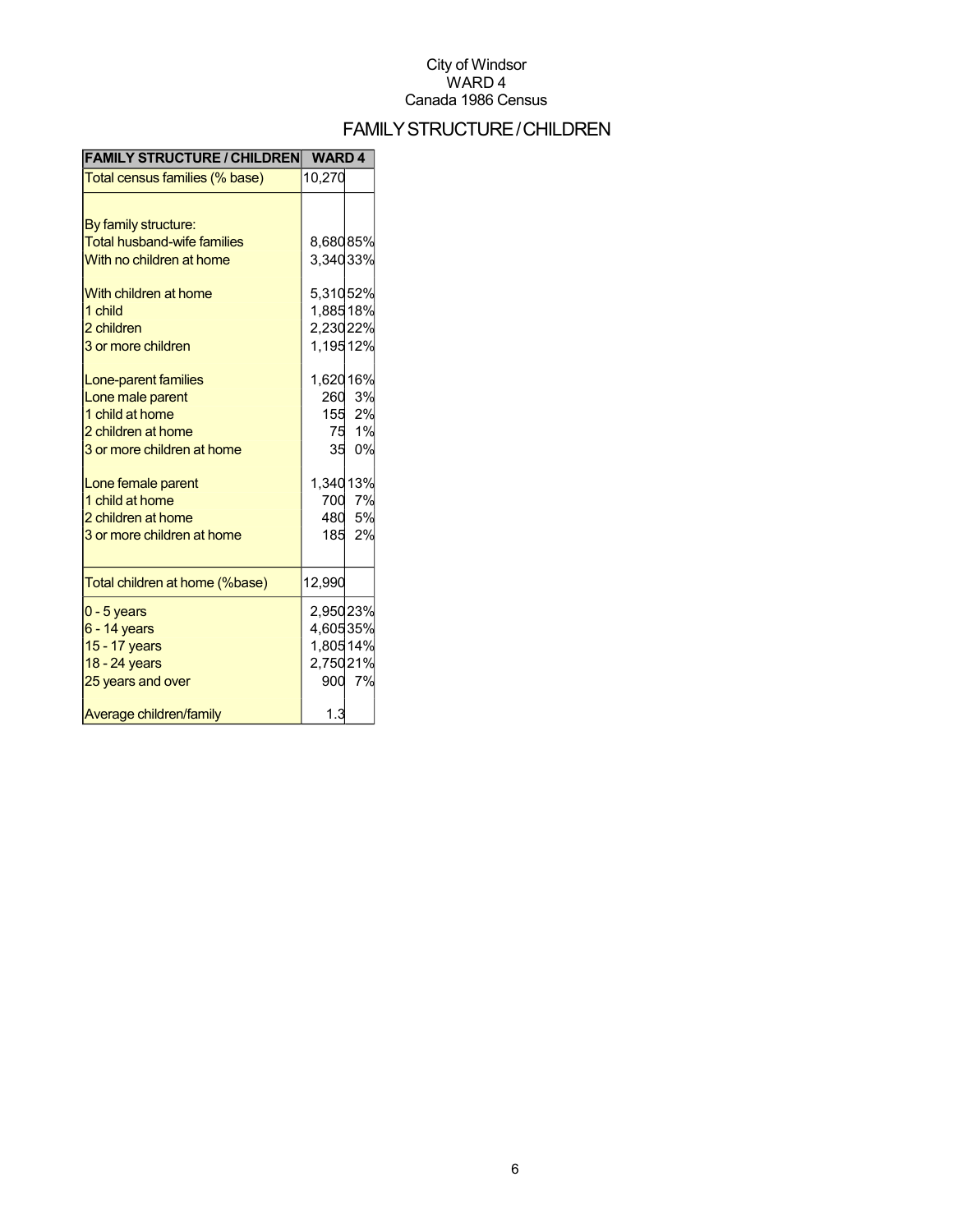## HOUSEHOLDS/MARITALSTATUS

| <b>HOUSEHOLDS / MARITAL STATUS</b> | <b>WARD4</b> |        |
|------------------------------------|--------------|--------|
| Private households (% base)        | 14,000       |        |
| By size of household:              |              |        |
| 1 person                           | 3,34524%     |        |
| 2 persons                          | 4,08529%     |        |
| 3 persons                          | 2,50518%     |        |
| 4 - 5 persons                      | 3,59526%     |        |
| 6 or more persons                  |              | 485 3% |
| By number of census families:      |              |        |
| Non-family households              | 3,84527%     |        |
| <b>Family households</b>           | 10,17573%    |        |
| 1 census family                    | 10,05072%    |        |
| 2 or more census families          |              | 125 1% |
|                                    |              |        |
| Persons in private households      | 37,285       |        |
| Average persons per household      | 2.7          |        |
| Census families in private         | 10,270       |        |
| households (% base)                |              |        |
| By size of census family:          |              |        |
| 2 person family                    | 4,18041%     |        |
| 3 persons                          | 2,44024%     |        |
| 4 persons                          | 2,42024%     |        |
| 5 or more persons                  | 1,27012%     |        |
| Total population (% base)          | 37,840       |        |
| By marital status, for persons     |              |        |
| 15 years of age and over:          |              |        |
| Single (never married)             | 7,50520%     |        |
| <b>Married</b>                     | 17,77047%    |        |
| Widowed                            | 2,630 7%     |        |
| <b>Divorced</b>                    | 1,360 4%     |        |
| Separated                          | 870          | 2%     |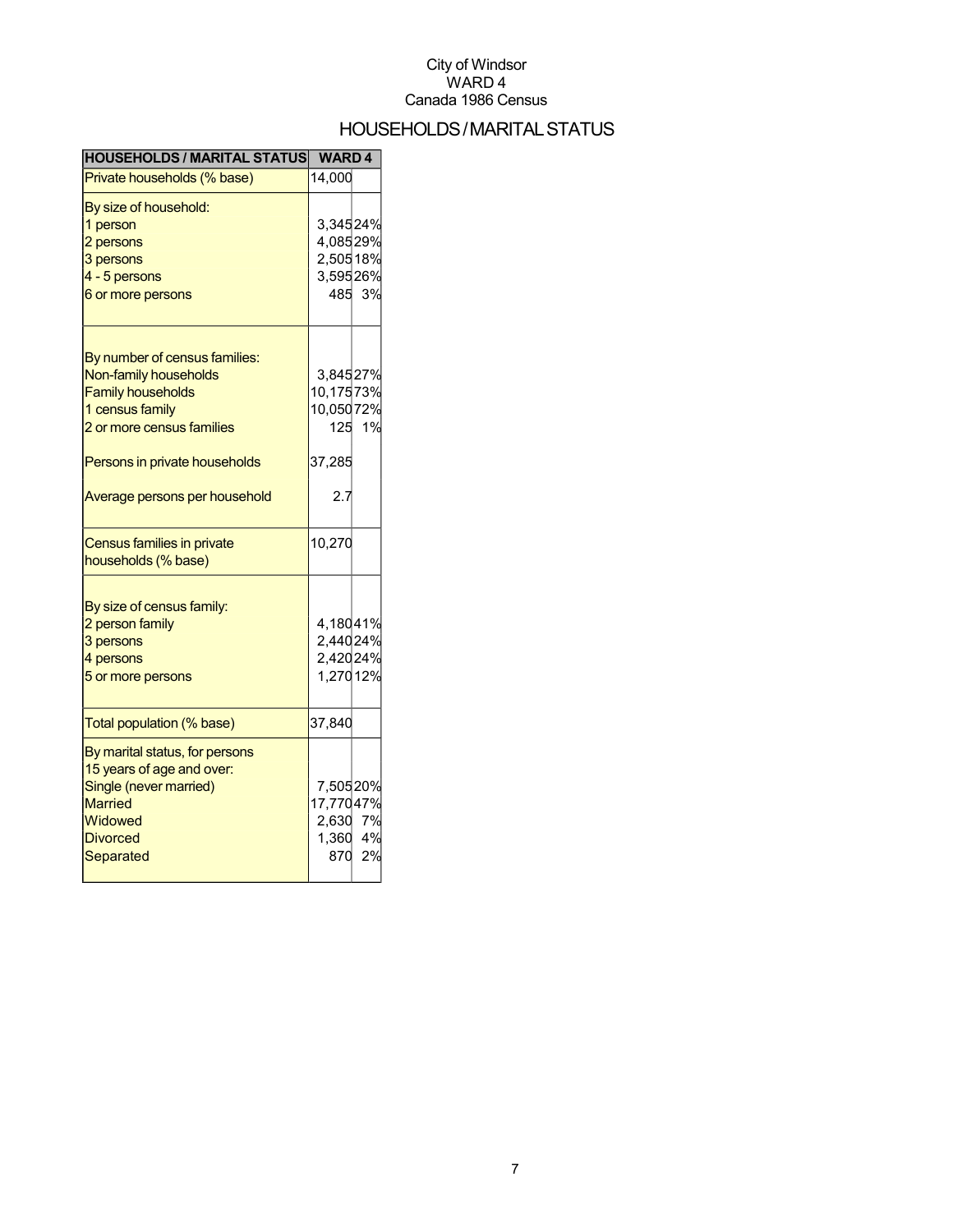## DWELLINGS

| <b>DWELLINGS</b>                   | <b>WARD4</b> |         |
|------------------------------------|--------------|---------|
| Occupied dwellings (% base) 14,015 |              |         |
|                                    |              |         |
| By tenure:                         |              |         |
| <b>Rented</b>                      | 4,44032%     |         |
| Owned                              | 9,58068%     |         |
| <b>On Reserve</b>                  |              | 0%<br>0 |
| By dwelling type:                  |              |         |
| Single detached house              | 9,90571%     |         |
| Apartment 5 or more stories        | 1,55011%     |         |
| <b>Movable dwelling</b>            |              | 0%      |
| All other dwelling types           | 2,52018%     |         |
|                                    |              |         |
| By age of dwelling - total         | 14,015       |         |
| <b>Constructed before 1946</b>     | 3,99529%     |         |
| 1946 - 1960                        | 4,50532%     |         |
| 1961 - 1970                        | 2,22016%     |         |
| 1971 - 1980                        | 3,06022%     |         |
| 1981 - 1986                        |              | 255 2%  |
| Dwellings with central heat        | 13,31095%    |         |
| Gas                                | 10,67076%    |         |
| Electricity                        | 2,95521%     |         |
| Oil                                |              | 300 2%  |
| <b>Other fuels</b>                 |              | 80 1%   |
|                                    |              |         |
| <b>Tenant occupied households</b>  | 4,375        |         |
| With rent $>=$ 30% hhld inc.       | 1,49534%     |         |
| Owner occupied households          | 9,525        |         |
| Payments >= 30% hhld. inc.         | 1,12512%     |         |
|                                    |              |         |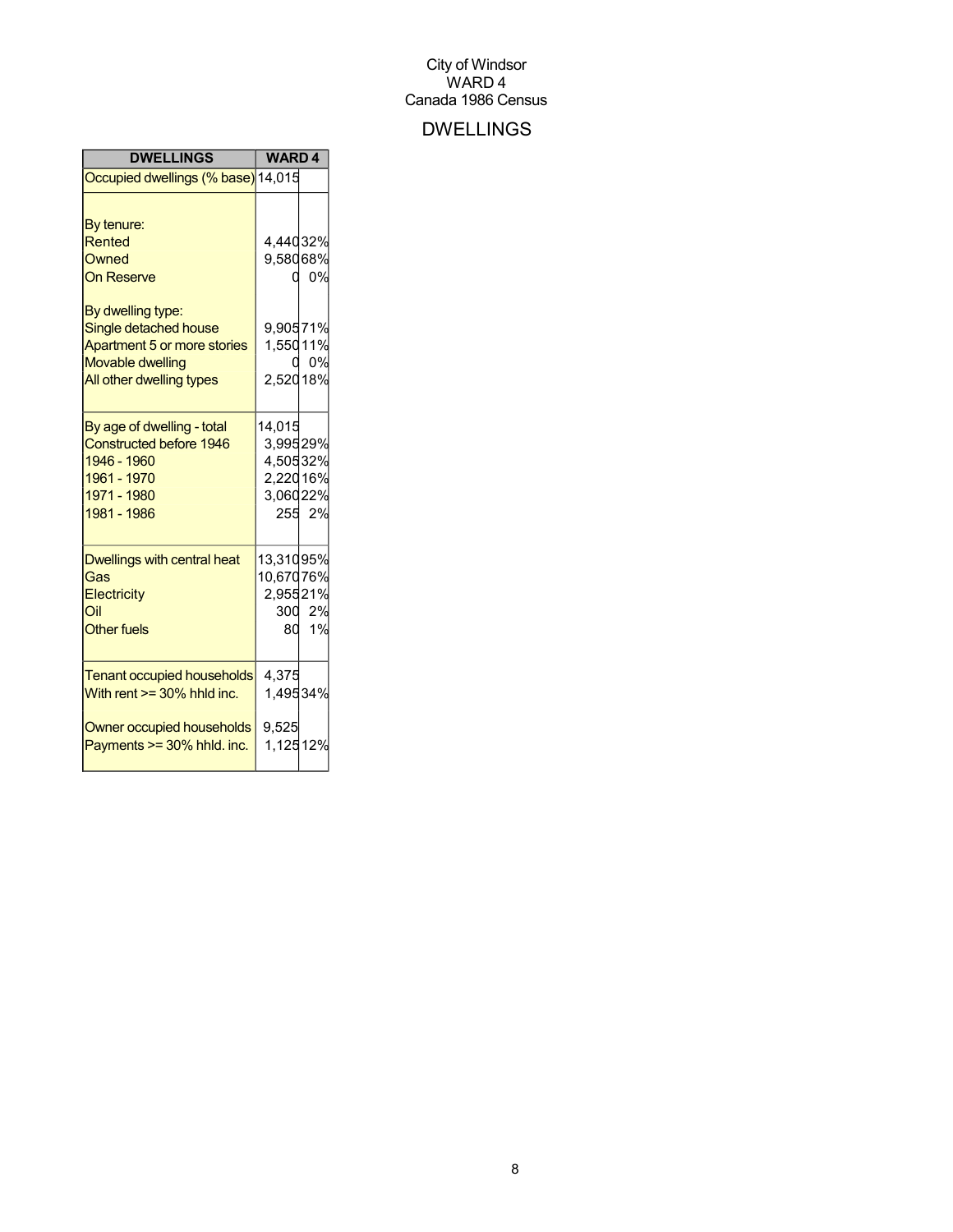## LANGUAGE-MOTHERTONGUE

| <b>LANGUAGE - MOTHER TONGUE</b>     | <b>WARD4</b> |        |
|-------------------------------------|--------------|--------|
| Total responses (% Base)            | 37,805       |        |
|                                     |              |        |
| <b>Total single responses</b>       | 35,41594%    |        |
| <b>Total official languages</b>     | 29,95079%    |        |
| <b>English</b>                      | 27,79574%    |        |
| French                              | 2,155 6%     |        |
|                                     |              |        |
| <b>Total non-official languages</b> | 5,48014%     |        |
| German                              |              | 500 1% |
| <b>Chinese</b>                      |              | 90 0%  |
| <b>Dutch</b>                        |              | 70 0%  |
| Polish                              |              | 325 1% |
| Italian                             | 1,265 3%     |        |
| Portuguese                          | 35           | 0%     |
| <b>Ukrainian</b>                    | 490          | 1%     |
| Greek                               | 120          | 0%     |
| Languages other than above          | 1,950        | 5%     |
|                                     |              |        |
| <b>Total multiple responses</b>     | 2,390        | 6%     |
|                                     |              |        |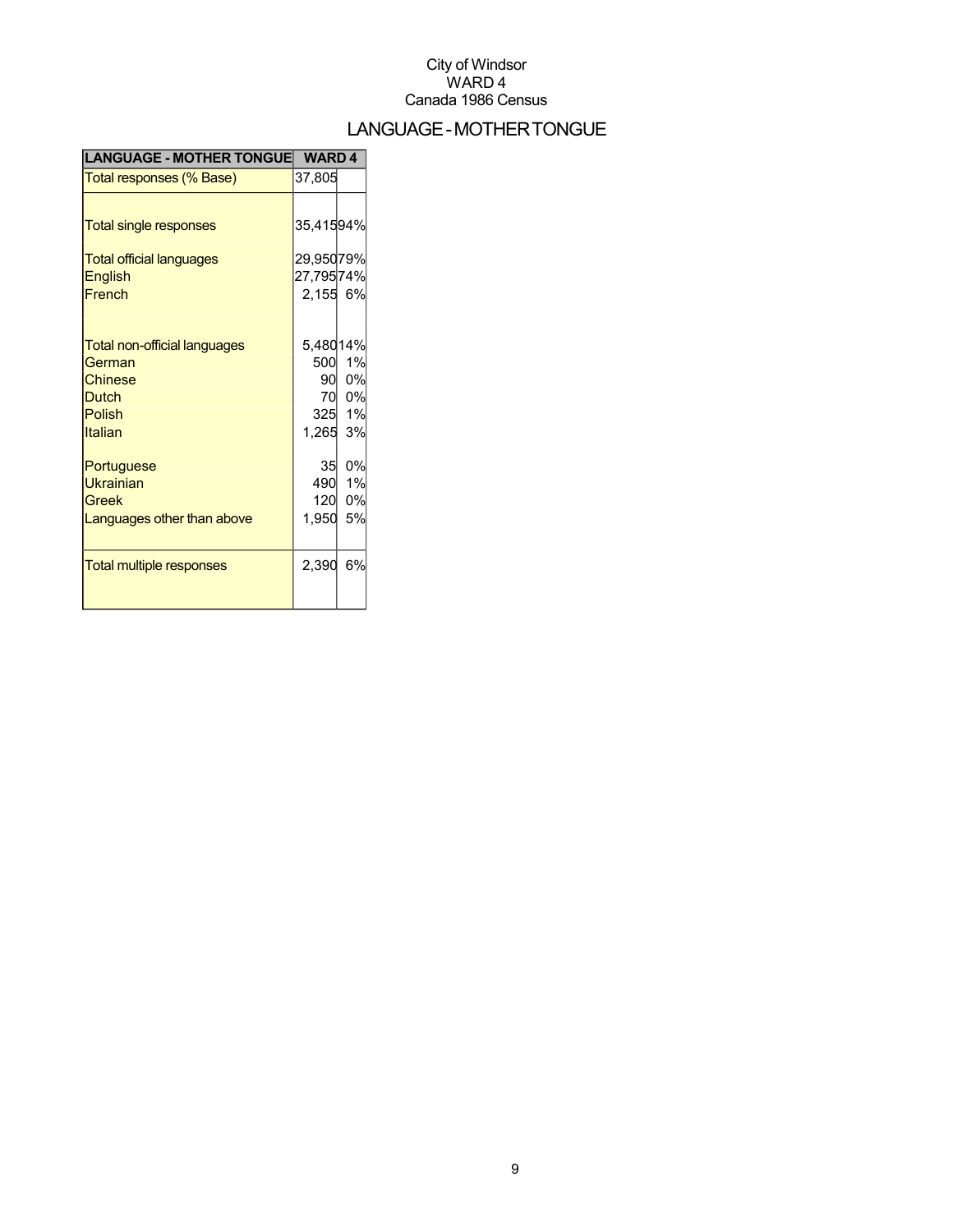## HOME LANGUAGE / ETHNIC ORIGIN

| <b>HOME LANGUAGE / ETHNIC ORIGIN</b>                                                                                                                                                                             | <b>WARD4</b>                                                                                                                                     |                             |
|------------------------------------------------------------------------------------------------------------------------------------------------------------------------------------------------------------------|--------------------------------------------------------------------------------------------------------------------------------------------------|-----------------------------|
| Total population (% base)                                                                                                                                                                                        | 37,819                                                                                                                                           |                             |
| By home language:<br><b>Total single response</b><br><b>English</b><br>French<br>Italian<br>Chinese<br>German<br>Portuguese<br><b>Greek</b><br>Other<br>Speak more than one language                             | 34,74592%<br>31,12582%<br>715<br>$\begin{array}{r} 35 & 0\% \\ 35 & 0\% \\ 80 & 0\% \\ 20 & 0\% \\ 15 & 0\% \\ 1,860 & 5\% \end{array}$<br>2,545 | 875 2%<br>2%<br>7%          |
| By official language:<br><b>English only</b><br><b>French only</b><br><b>Both English and French</b><br><b>Neither English nor French</b>                                                                        | 32,84587%<br>4,04011%                                                                                                                            | 85 0%<br>340 1%             |
| By ethnic origin:<br>Single origin<br><b>British</b><br>French<br><b>Aboriginal peoples</b><br>German<br>Italian<br>Ukrainian<br><b>Chinese</b><br>Dutch (Netherlands)<br>Other<br>Reported more than one origin | 23,85563%<br>9,64025%<br>4,74513%<br>910<br>2,305 6%<br>870 2%<br>65<br>5,06513%<br>13,45036%                                                    | 75 0%<br>2%<br>0%<br>185 0% |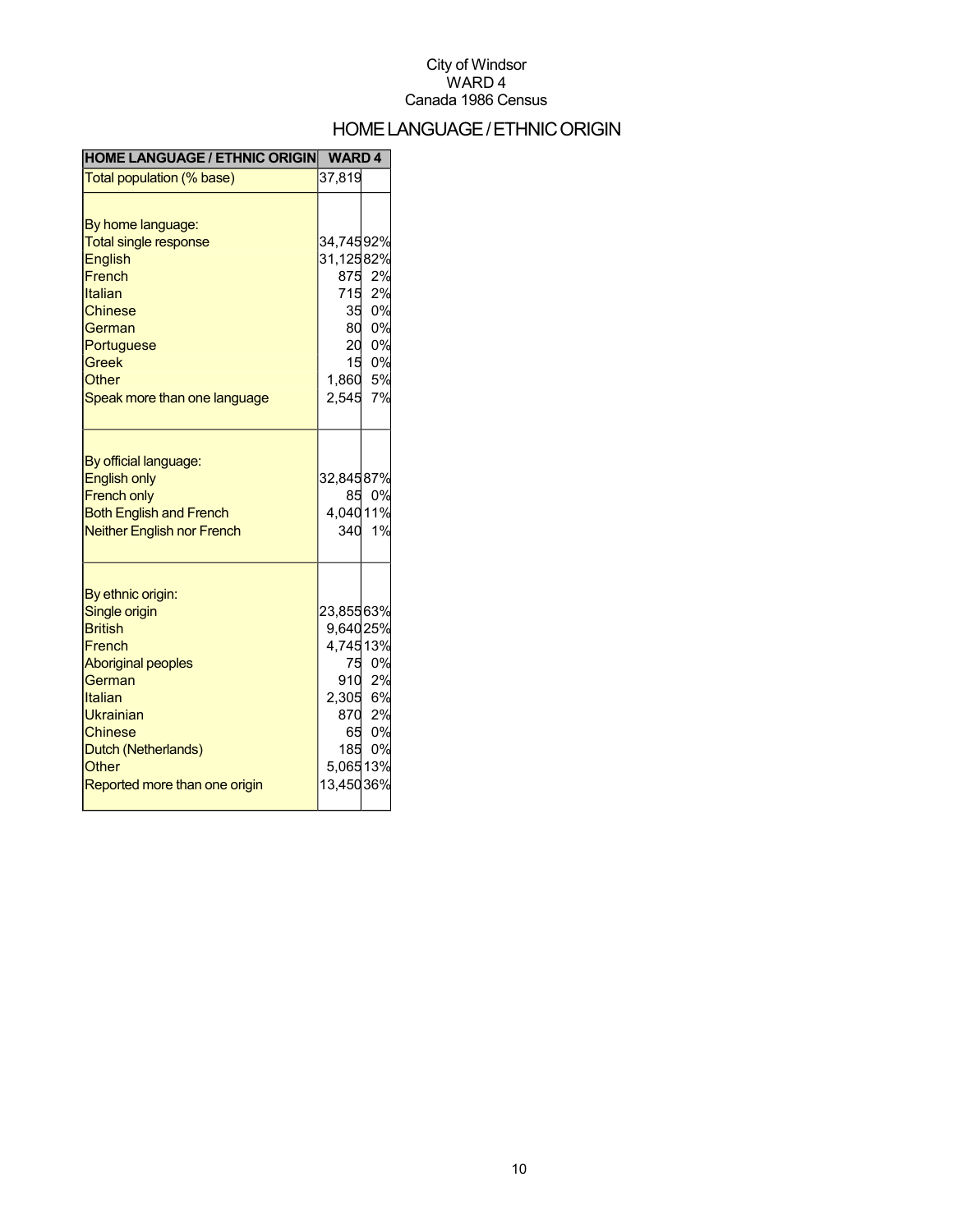## 1985INCOME

| 1985 INCOME                             | <b>WARD4</b> |    |
|-----------------------------------------|--------------|----|
| Total households (% Base)               | 14,025       |    |
| By household income:                    |              |    |
| <b>Negative Income</b>                  | 10           | 0% |
| $$0 - 9,999$                            | 2,34517%     |    |
| \$10,000 - 19,999                       | 2,47218%     |    |
| \$20,000 - 29,999                       | 1,97214%     |    |
| \$30,000 - 39,999                       | 2,46518%     |    |
| \$40,000 - 49,999                       | 1,88513%     |    |
| \$50,000 - 59,999                       | 1,35610%     |    |
| \$60,000 - 69,999                       | 721          | 5% |
| \$70,000 - 79,999                       | 418          | 3% |
| \$80,000 - 99,999                       | 316          | 2% |
| \$100,000 and over                      | 78           | 1% |
| Aggr. household income (\$'000) 459,439 |              |    |
| Average household income \$             | 32,759       |    |
|                                         |              |    |
| Males 15 yrs+ with income               | 13,270       |    |
| Aggregate income (\$'000)               | 313,005      |    |
| Average total income \$                 | 23,587       |    |
| Females 15 yrs+ with income             | 12,395       |    |
| Aggregate income (\$'000)               | 150,446      |    |
| Average total income \$                 | 12,138       |    |
|                                         |              |    |
| Males 15 yrs+ with employ.inc           | 10,330       |    |
| Aggregate income (\$'000)               | 259,264      |    |
| Average employment income \$            | 25,098       |    |
| Females 15 yrs+ with emp.inc.           | 7,720        |    |
| Aggregate income (\$'000)               | 99,696       |    |
| Average employment income \$            | 12,914       |    |
|                                         |              |    |
| <b>Number of census families</b>        | 10,255       |    |
| Aggr. family income (\$'000)            | 372,876      |    |
| Average family income \$                | 36,360       |    |
| Unattached individ. with inc.           | 3,975        |    |
| Aggregate income (\$'000)               | 71,478       |    |
| Average individual income \$            | 17,982       |    |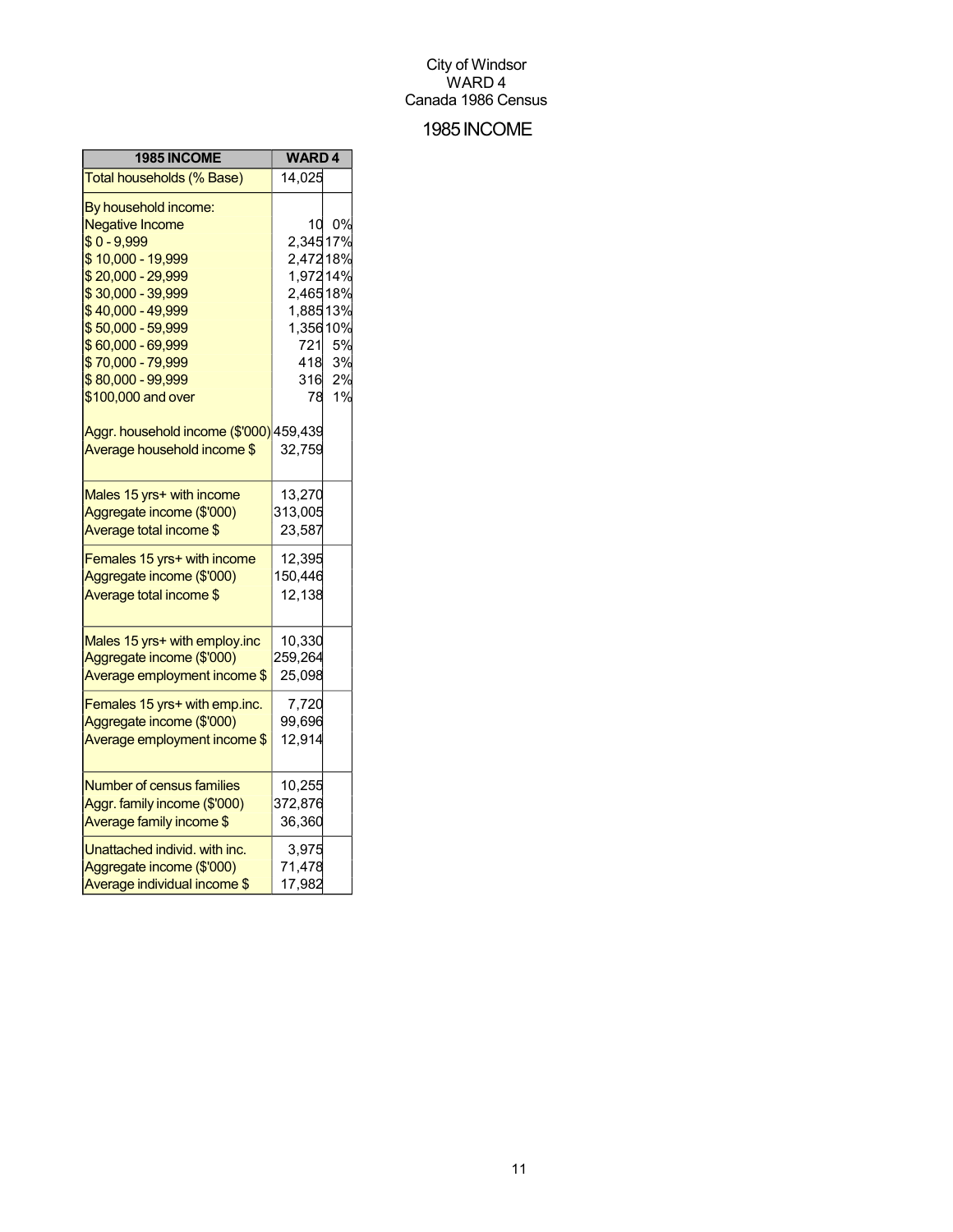## IMMIGRATION/MOBILITY

| IMMIGRATION/MOBILITY                            | <b>WARD4</b> |        |
|-------------------------------------------------|--------------|--------|
| <b>Total population (% Base)</b>                | 37,840       |        |
| By citizenship:                                 |              |        |
| Canadian                                        | 35,84595%    |        |
| <b>Other than Canadian</b>                      | 1,485 4%     |        |
|                                                 |              |        |
| By immigration status:                          |              |        |
| Non-immigrant population                        | 30,10580%    |        |
| Born in province of res.                        | 27,28572%    |        |
| Born in another province                        | 2,835 7%     |        |
| Immigrant population                            | 7,21519%     |        |
| <b>United States of America</b>                 | 745          | 2%     |
| <b>Other Americas</b>                           | 105          | 0%     |
| <b>United Kingdom</b>                           | 1,235        | 3%     |
| <b>Other Europe</b>                             | 4,52512%     |        |
| Africa                                          | 40           | 0%     |
| Asia                                            | 455          | 1%     |
| Other                                           | 55           | 0%     |
|                                                 |              |        |
| Immigrant population - total                    | 7,215        |        |
| By period of immigration:                       |              |        |
| Before 1946                                     | 1,65523%     |        |
| 1946 - 1966                                     | 3,04042%     |        |
| 1967 - 1977                                     | 1,94527%     |        |
| 1978 - 1982                                     |              | 345 5% |
| 1983 - 1986                                     | 225          | 3%     |
|                                                 |              |        |
| By age at time of immigration:<br>$0 - 4$ years |              | 89512% |
| $5 - 19$ years                                  | 1,99028%     |        |
|                                                 | 4,32060%     |        |
| 20 years and over                               |              |        |
| By mobility status:                             |              |        |
| Persons 5 years and over                        | 34,740       |        |
| Non-movers (same address)                       | 21,66562%    |        |
| <b>Movers</b>                                   | 13,04038%    |        |
| Non-migrants (same place)                       | 10,17029%    |        |
| <b>Migrants</b>                                 | 2,935        | 8%     |
| From same province                              | 2,030        | 6%     |
| From other province                             | 585          | 2%     |
| <b>From outside Canada</b>                      | 320          | 1%     |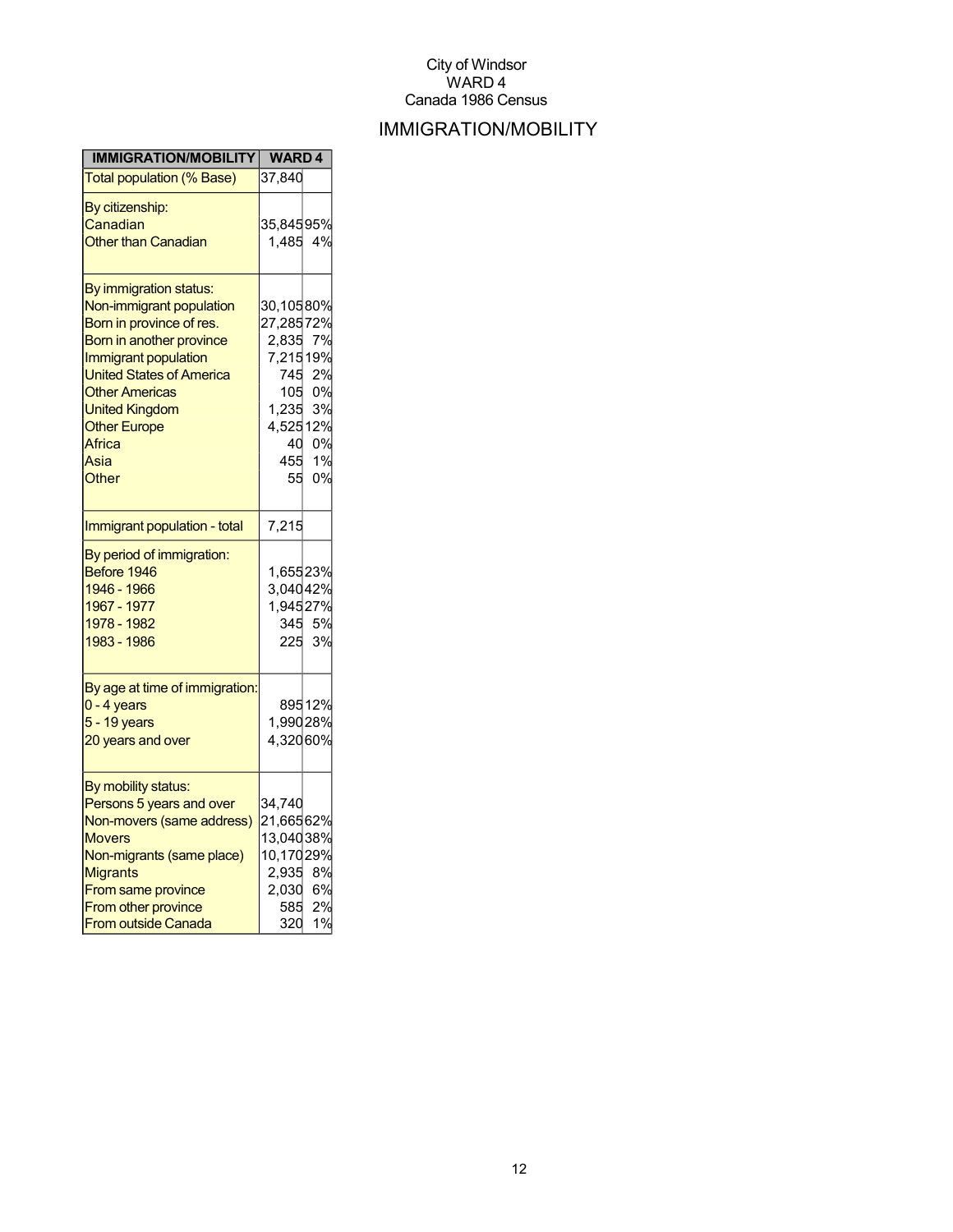## EDUCATION/QUALIFICATIONS

| <b>EDUCATION/QUALIFICATIONS</b>        | <b>WARD4</b> |         |
|----------------------------------------|--------------|---------|
| Total population 15+ years             | 29,795       |         |
| By highest level of schooling:         |              |         |
| Less than grade 9                      | 5,47018%     |         |
| Grade 9 - 13, no sec. cert.            | 10,24534%    |         |
| Grade 9 - 13, second. cert.            | 4,26014%     |         |
| Trade certificate/diploma              | 6,23021%     |         |
| University without degree              | 2,095        | 7%      |
| University with degree                 | 1,470        | 5%      |
| Postsecondary educated                 |              |         |
| population - total (% Base)            | 6,680        |         |
| By field of study:                     |              |         |
| Male with postsecondary educ.          | 3,58054%     |         |
| Education/recreat./counsell.           | 75           | 1%      |
| Fine and applied arts                  | 135          | 2%      |
| Humanities & related fields            | 190          | 3%      |
| Social sciences & rel. field           | 180          | 3%      |
| Commerce/management/bus.adm.           | 390          | 6%      |
| Agricult. & biolog. sciences           | 65           | 1%      |
| Engineering & applied scienc           | 165          | 2%      |
| Technic.& trades (eng & sci)           | 2,12032%     |         |
| Health prof. science & tech.           | 95           | 1%      |
| Mathematics & phys. sciences           | 85           | 1%      |
| <b>All other</b>                       | 5            | 0%      |
| Female with postsecond. educ.          | 3,10046%     |         |
| Education/recreat./counsell.           | 415          | 6%      |
| Fine and applied arts                  | 395          | 6%      |
| <b>Humanities &amp; related fields</b> | 120          | 2%      |
| Social sciences & rel. field           | 225          | 3%      |
| Commerce/management/bus.adm.           |              | 92014%  |
| Agricult. & biolog. sciences           | 175          | 3%      |
| Engineering & applied scienc           | 25           | 0%      |
| Technic.& trades (eng & sci)           | 130          | 2%      |
| Health prof. science & tech.           |              | 700 10% |
| Mathematics & phys. sciences           | 65           | 1%      |
| <b>All other</b>                       | 0            | 0%      |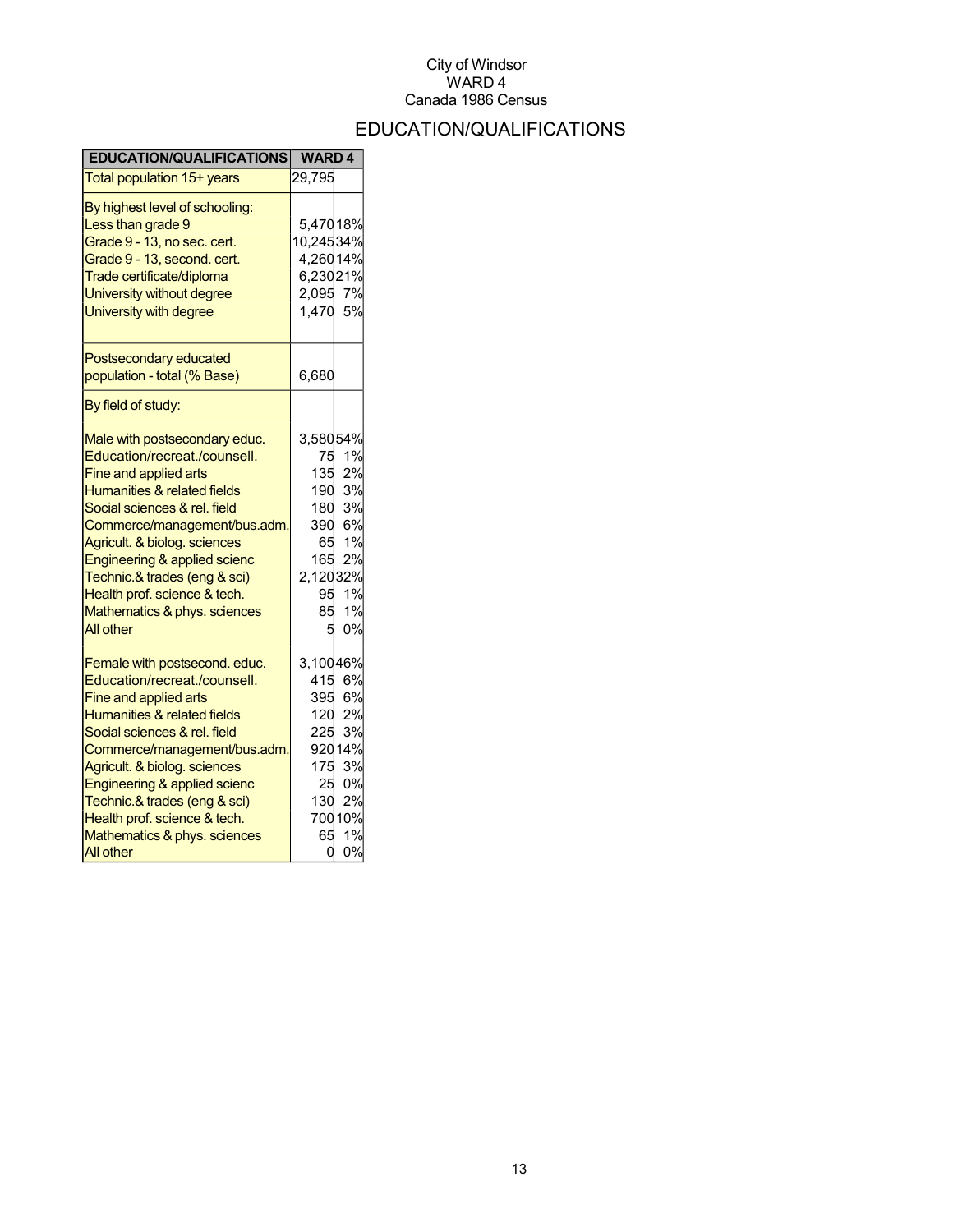## **LABOUR FORCE**

| <b>LABOUR FORCE</b>                                                                                                                                                                        | <b>WARD4</b>                                                                |              |
|--------------------------------------------------------------------------------------------------------------------------------------------------------------------------------------------|-----------------------------------------------------------------------------|--------------|
| Total population 15+ years<br>Total labour force 15+ years<br><b>Employed</b><br><b>Unemployed</b><br>Persons not in labour force<br><b>Participation rate</b><br><b>Unemployment rate</b> | 29,795<br>18,28561%<br>16,31055%<br>1,945 7%<br>11,52039%<br>61.37<br>10.64 |              |
| Male population 15+ years<br><b>Labour force</b><br>Employed<br><b>Unemployed</b><br>Not in labour force<br><b>Participation rate</b><br><b>Unemployment rate</b>                          | 14,17048%<br>10,45535%<br>9,45532%<br>3,720 12%<br>73.78<br>9.52            | 995 3%       |
| Female population 15+ years<br><b>Labour force</b><br>Employed<br><b>Unemployed</b><br>Not in labour force<br><b>Participation rate</b><br><b>Unemployment rate</b>                        | 15,62552%<br>7,83026%<br>6,85523%<br>7,80026%<br>50.11<br>12.13             | 950 3%       |
| Males- all classes of worker<br><b>Paid worker</b><br>Self-employed<br><b>Females-all classes of worker</b><br><b>Paid worker</b><br>Self-employed                                         | 10,575<br>10,00095%<br>8,030<br>7,47093%<br>90                              | 315 3%<br>1% |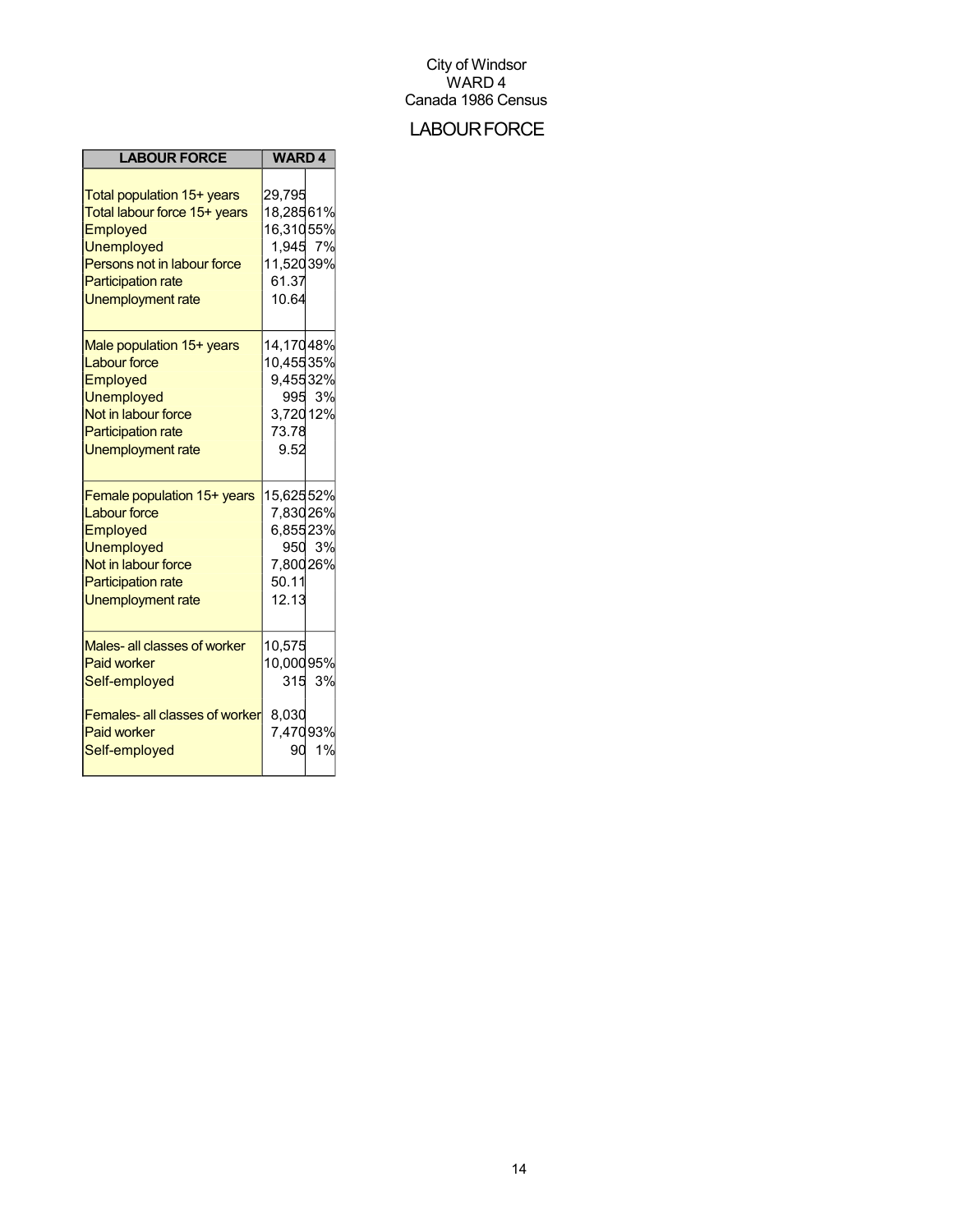## INDUSTRY/OCCUPATION

| INDUSTRY/OCCUPATION                    | <b>WARD4</b>   |        |
|----------------------------------------|----------------|--------|
| perienced labour force                 |                |        |
| By Industry: (% Base)                  | 17,900         |        |
| <b>Agricultural &amp; rel.services</b> | 115            | 1%     |
| Other primary industries               | 45             | 0%     |
| Manufacturing                          | 6,91539%       |        |
| Construction                           | 770            | 4%     |
| <b>Transportation &amp; storage</b>    |                | 580 3% |
| Communication & oth. utility           | 385            | 2%     |
| <b>Wholesale trade</b>                 | 520            | 3%     |
| <b>Retail trade</b>                    | 2,47514%       |        |
| <b>Finance and insurance</b>           | 425            | 2%     |
| Real estate & insur. agents            | 145            | 1%     |
| <b>Business service</b>                |                | 670 4% |
| Government service                     |                | 605 3% |
| <b>Educational service</b>             | 795            | 4%     |
| <b>Health &amp; social service</b>     | 1,225<br>1,220 | 7%     |
| Accommodation, food, beverag           |                | 7%     |
| Other service industries               | 995            | 6%     |
| <b>Experienced labour force</b>        |                |        |
| by occupation: (% Base)                | 17,900         |        |
|                                        |                |        |
| Managerial, administrative             | 1,030 6%       |        |
| Nat. science, eng. & math.             | 415            | 2%     |
| Soc. sc., religion & artist.           |                | 405 2% |
| <b>Teaching &amp; related</b>          |                | 465 3% |
| Medicine & health                      | 725            | 4%     |
| <b>Clerical &amp; related</b>          | 3,06517%       |        |
| Sales                                  | 1,380          | 8%     |
| <b>Service</b>                         | 2,29013%       | 1%     |
| Farming & horticultural                | 155<br>20      | 0%     |
| Other primary industries               | 410            | 2%     |
| Processing<br>Machining & related      | 1,265          | 7%     |
| Prod. fabric./assemb./repair           | 3,61520%       |        |
| <b>Construction trades</b>             | 735            | 4%     |
| Transport equipmnt. operat.            |                | 680 4% |
| Material handling & related            | 520            | 3%     |
| Oth. crafts & equip. operat.           | 155            | 1%     |
| Occupations not classified             | 560            | 3%     |
|                                        |                |        |